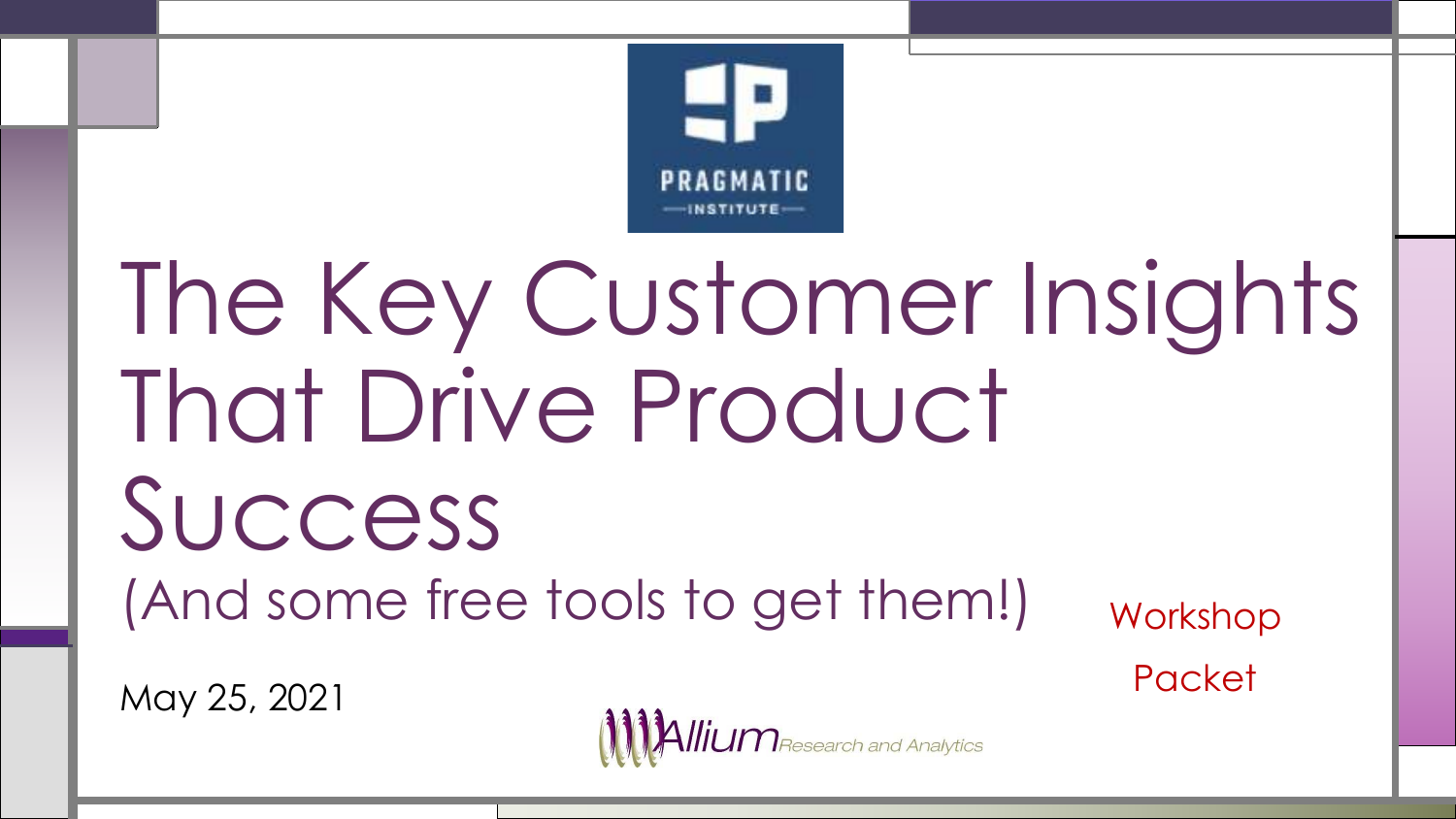# High Impact Questions

- 1. Who is your ideal customer?
- 2. What is the market size and growth potential for my solution, and where is the industry headed?
- 3. Who is our competition and how are they positioning themselves?
- 4. How do I motivate my target audience to buy my product/service and overcome their purchase barriers?
- 5. What are my customers' pain points and how do I effectively address them?

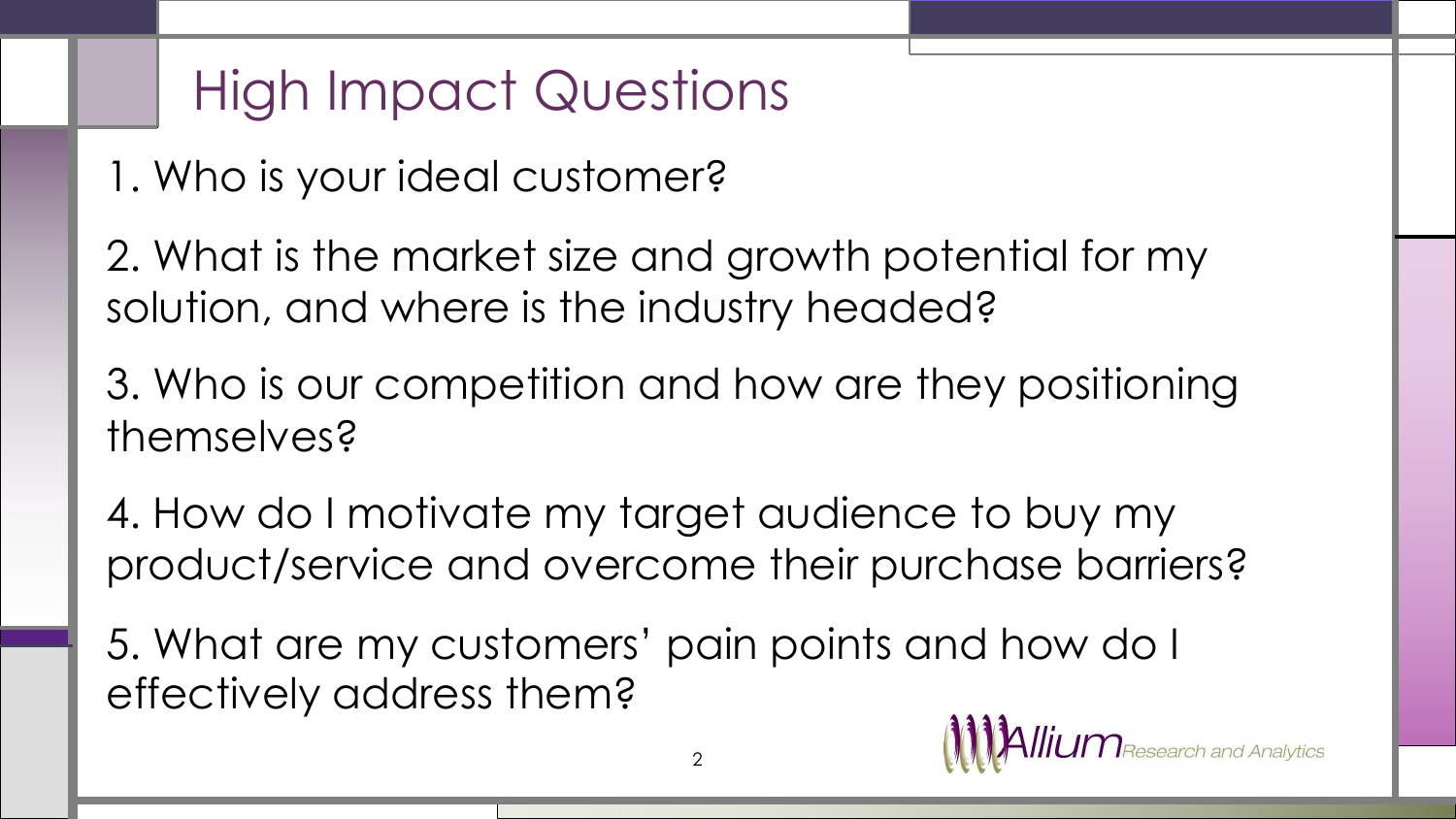# Who is my ideal customer?

### SmartGrowth Toys

### Current Information, Thoughts, Ideas, Assumptions

Parents with at least one child  $\leq$ 3.



• Our toys are more expensive…will income have an impact? We believe it will!

### **Insights**

- Value can be demonstrated through longevity of play
- Likely important to wide range of incomes.

### Actions

- Develop marketing messages, website content, and ads that emphasize lasting value, toys won't sit at the bottom of a closet.
- Packaging show multi-season usage, different ages

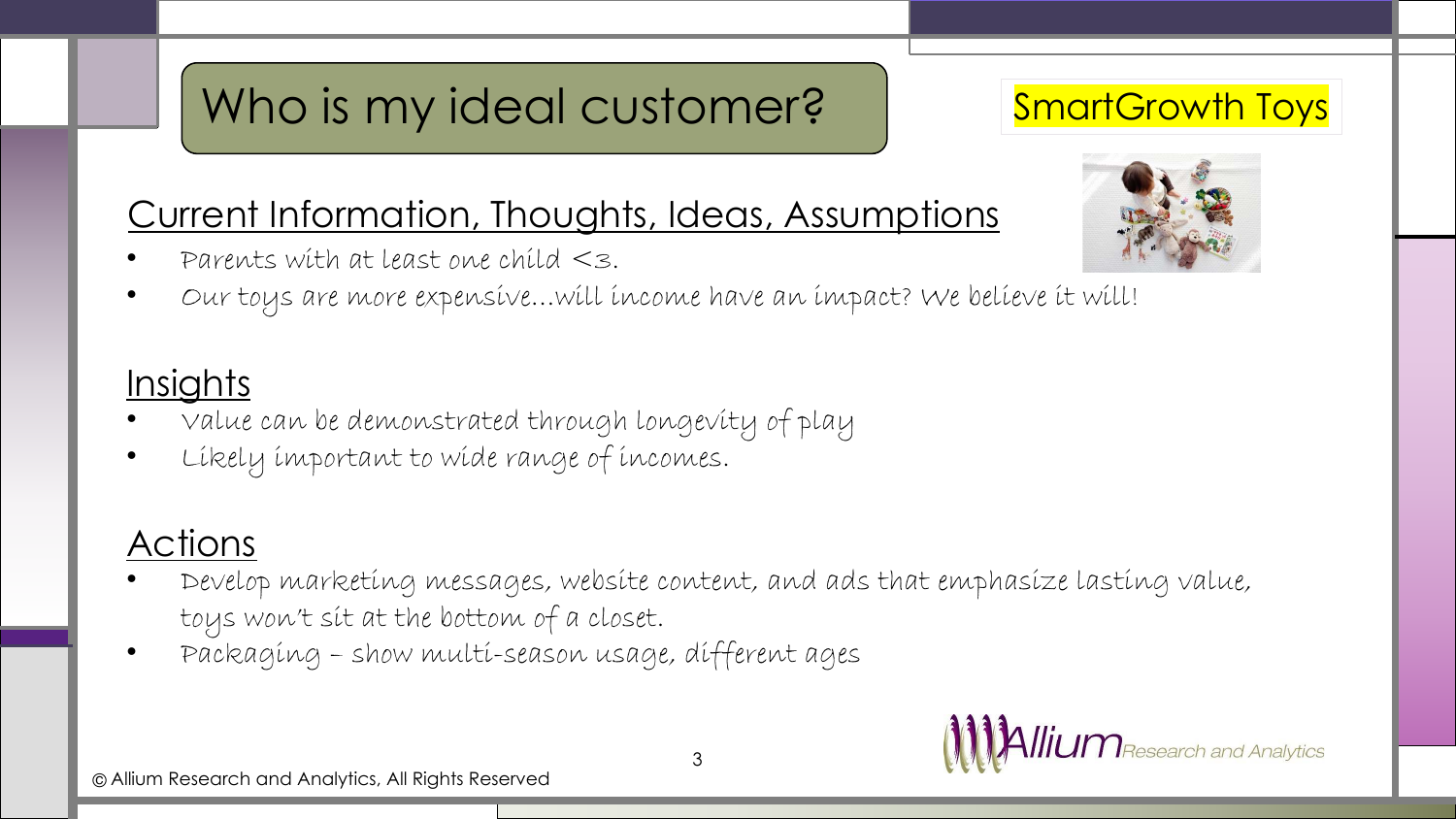# Who is my ideal customer?

### Current Information, Thoughts, Ideas, Assumptions

- White collar professionals.
- Team size in company, agency, municipality?

## **VirtualNote**



### Insights

- Small teams faced with limited resources need notes to distribute to other departments
- Virtual Note can be especially useful to new employees

### **Actions**

- Human resources may be a great segment to target
- Develop ad campaign focused on small product engineering teams working to communicate product requirements.



4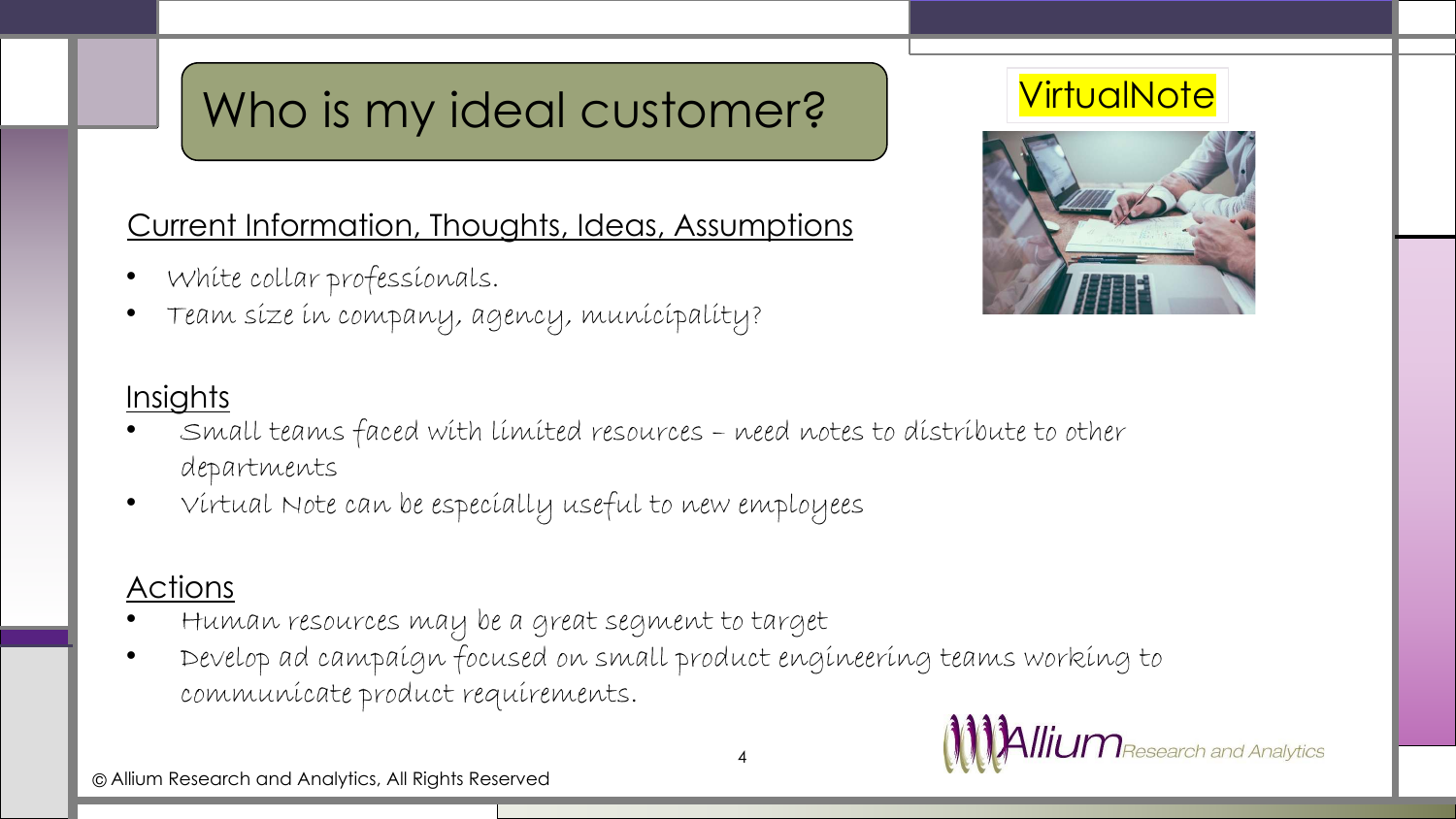# Who is my ideal customer?

Current Information, Thoughts, Ideas, Assumptions

#### **Insights**

#### **Actions**

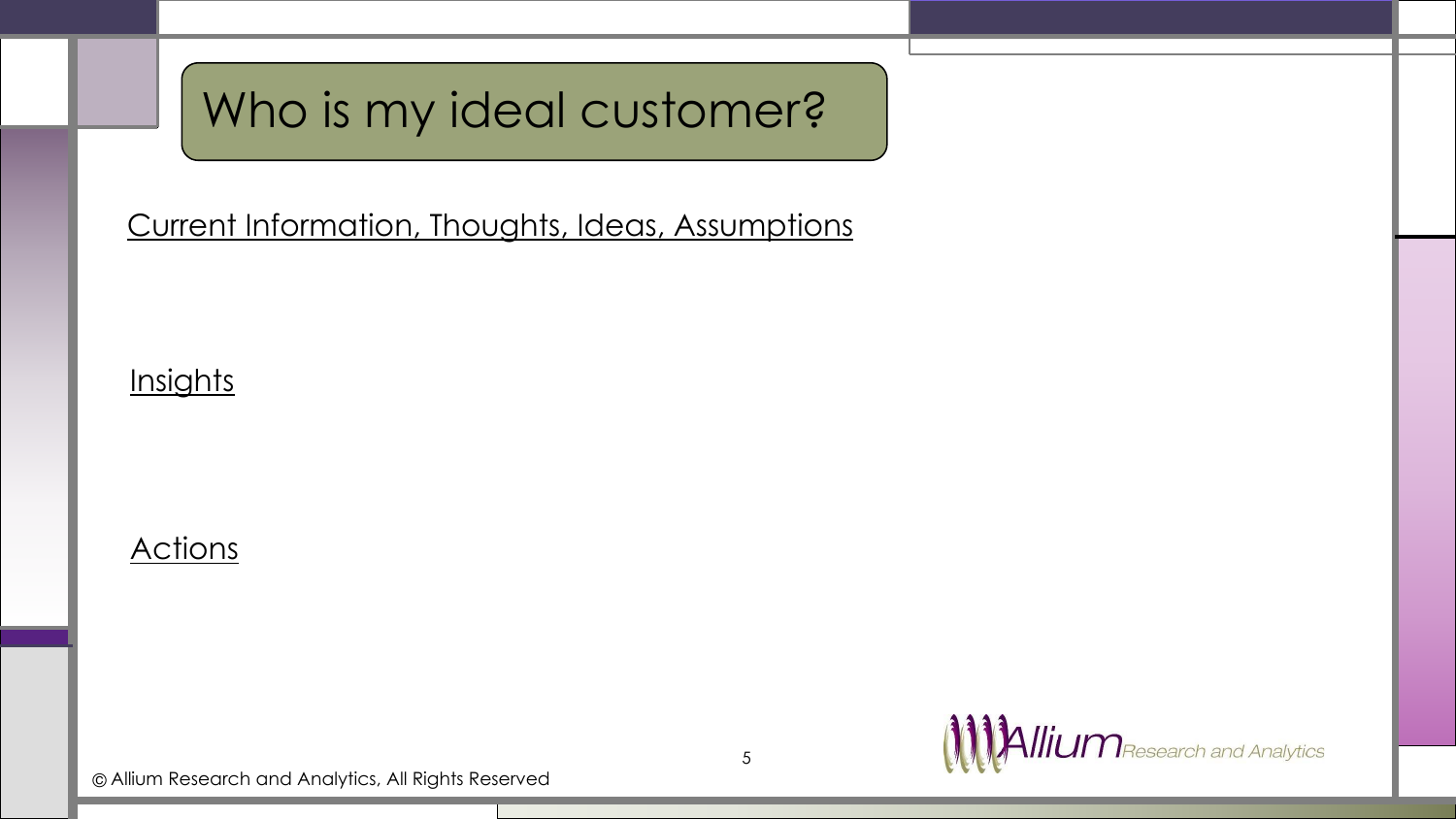# Market size, growth potential and key trends?

### Current Information, Thoughts, Ideas, Assumptions

- Developmental toy market forecasted to grow by ??.
- Likely variation by type of toys, with only some increasing which?
- How will trends impact distribution strategy?

### Insights

- CAGR 4.5% growth through 2024
- Expenditures highest in US
- Dual household incomes a factor
- Subscription boxes allow for personalization

### Actions

- $G$ et  $\#$  of dual household income  $HHLDS$  in US
- Pursue partnerships in the subscription box market

© Allium Research and Analytics, All Rights Reserved

## SmartGrowth Toys



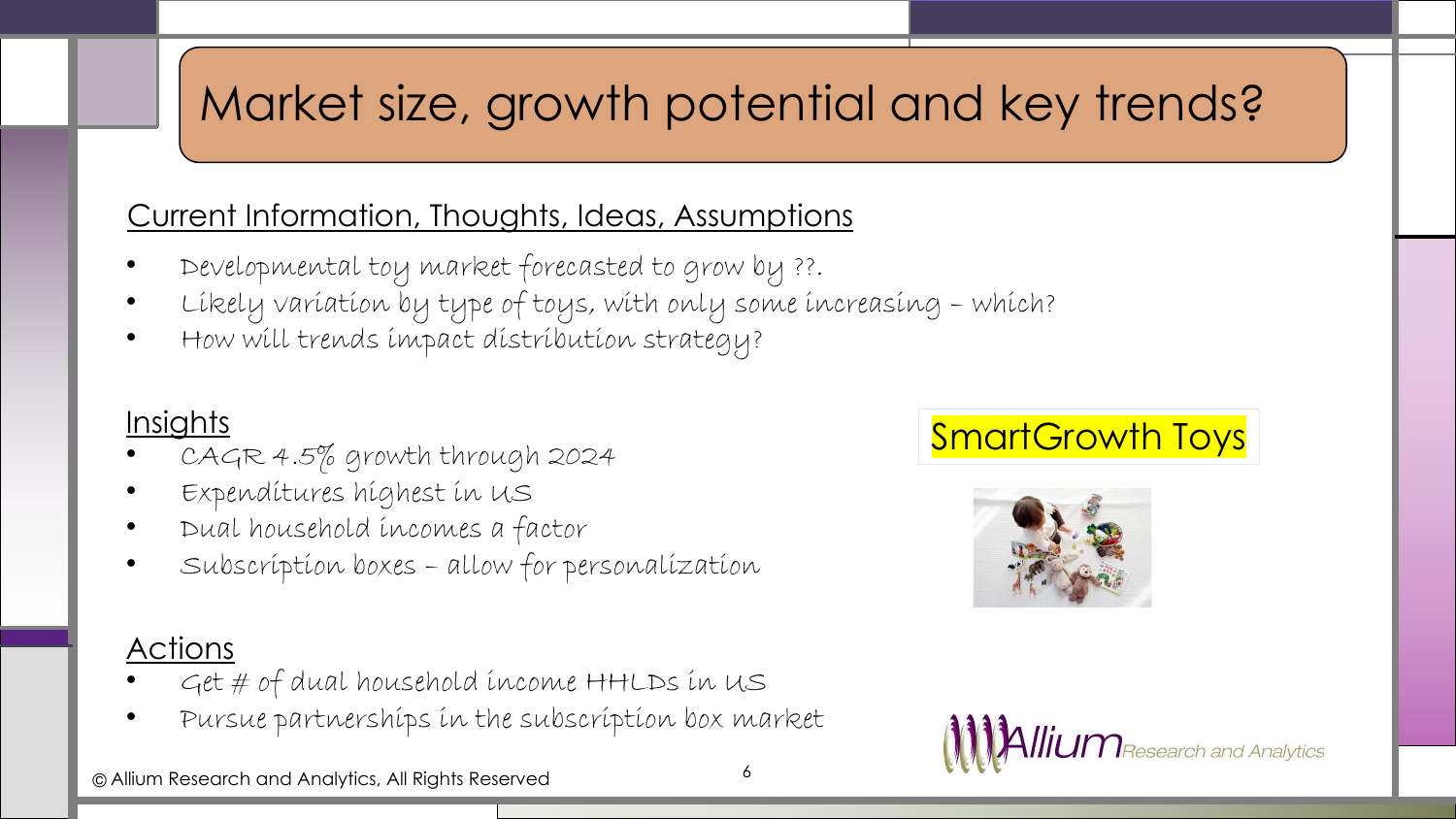# Market size, growth potential and key trends?

### Current Information, Thoughts, Ideas, Assumptions

• Now in high demand - future unknown as people return to offices?

### **Insights**

• 25-30% employees working from home multiple days per week (up from 3.6% prior to COVID)

### Actions

• Extrapolate to number of US employees, and derive revenue projections with various market penetration levels.

### **VirtualNote**



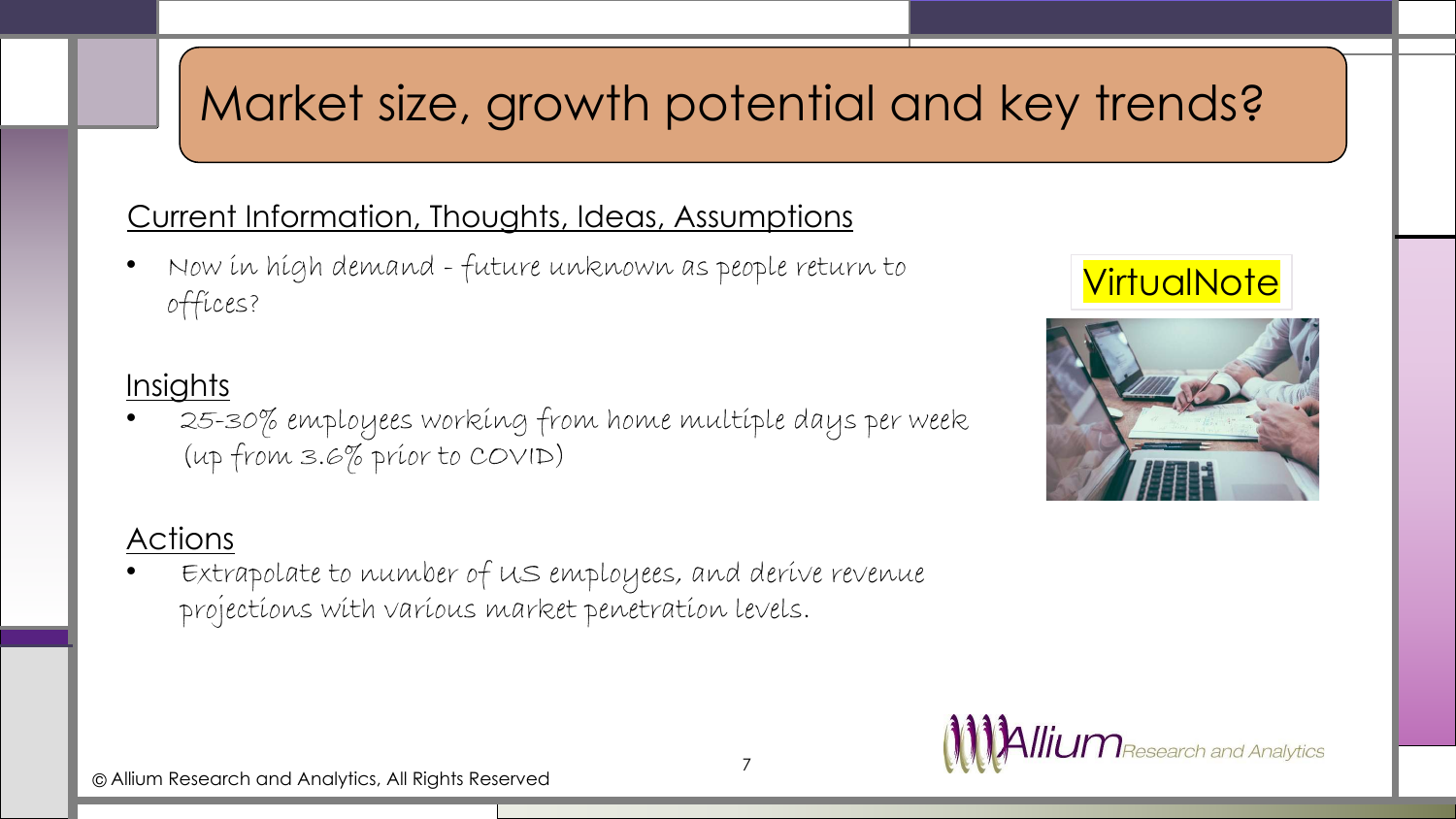# Market size, growth potential and key trends?

Current Information, Thoughts, Ideas, Assumptions

### **Insights**

#### **Actions**

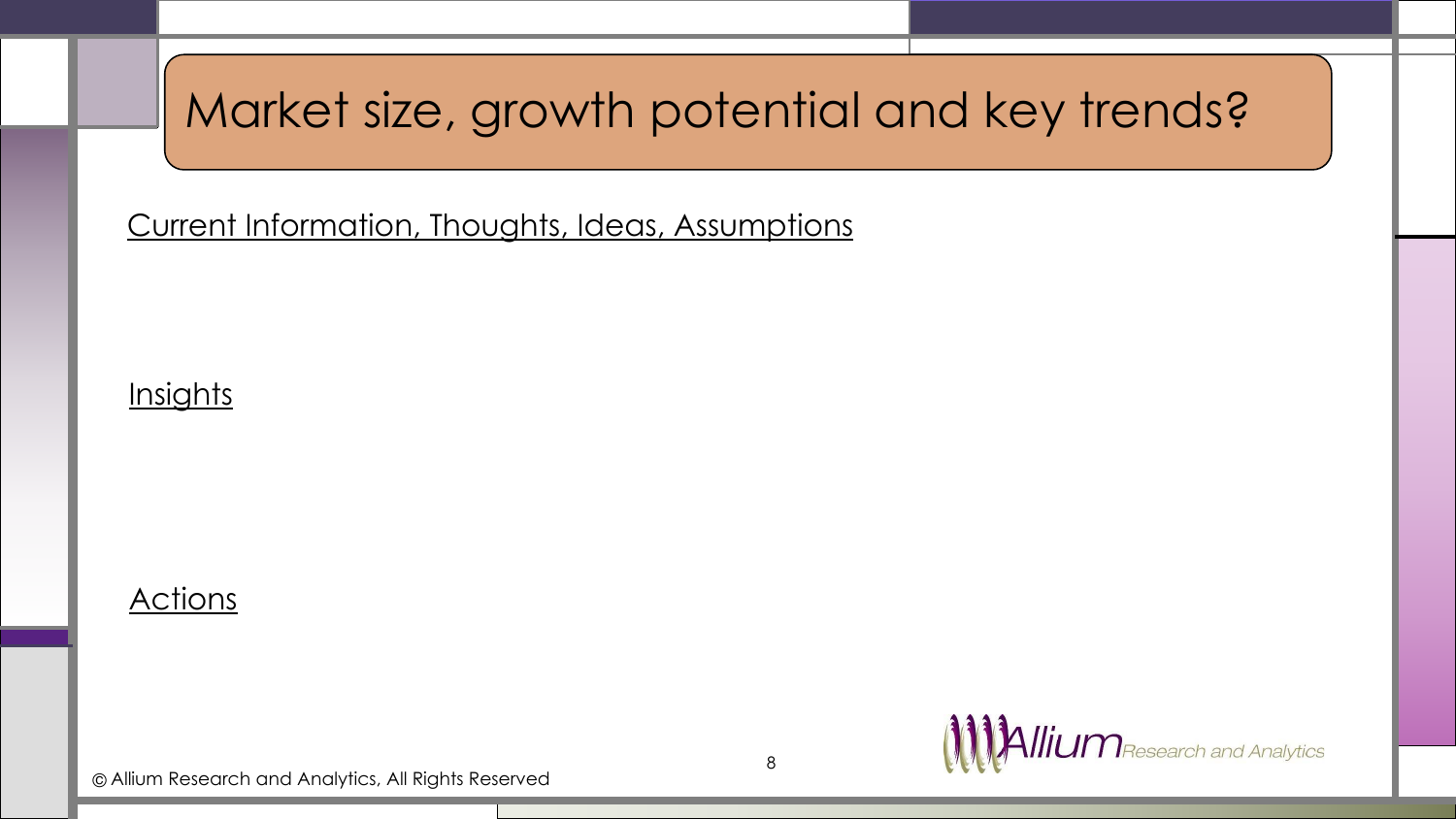# Who is our competition and how are they positioning themselves?

### Current Information, Thoughts, Ideas, Assumptions

- What are the main messages our competitors are using?
- Is advertising occurring throughout the year, or just during the holidays?
- What offers do our competitors use?

### **Insights**

- Competitors are aligning themselves with educational models and brands.
- We may be able to use search terms unique to our ideal customer dualincome households, all-season toys, etc. SmartGrowth Toys

### Actions

- Test Adwords campaigns
- Develop SEO strategy around our keywords



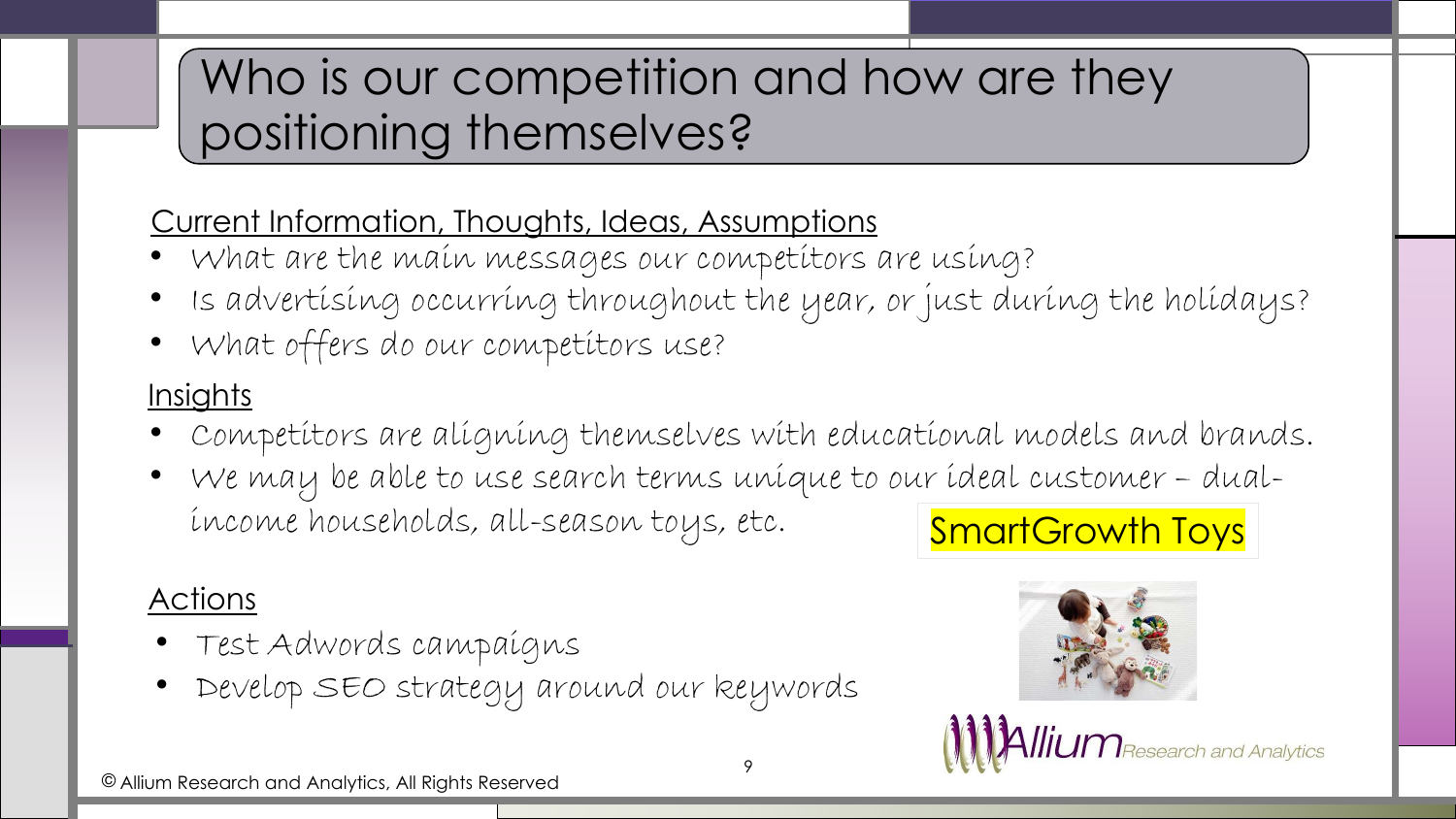# Who is our competition and how are they positioning themselves?

### Current Information, Thoughts, Ideas, Assumptions

• How can we position ourselves uniquely vis-à-vis our competition?

### **Insights**

- Opportunity to use keywords that appeal to HR, these do not appear to currently be in usage or costly
- Messaging around "not missing critical information" should be tested.

### Actions

- Develop advertising strategy among for HR pros
- Get budget for campaigns targeted at small teams.

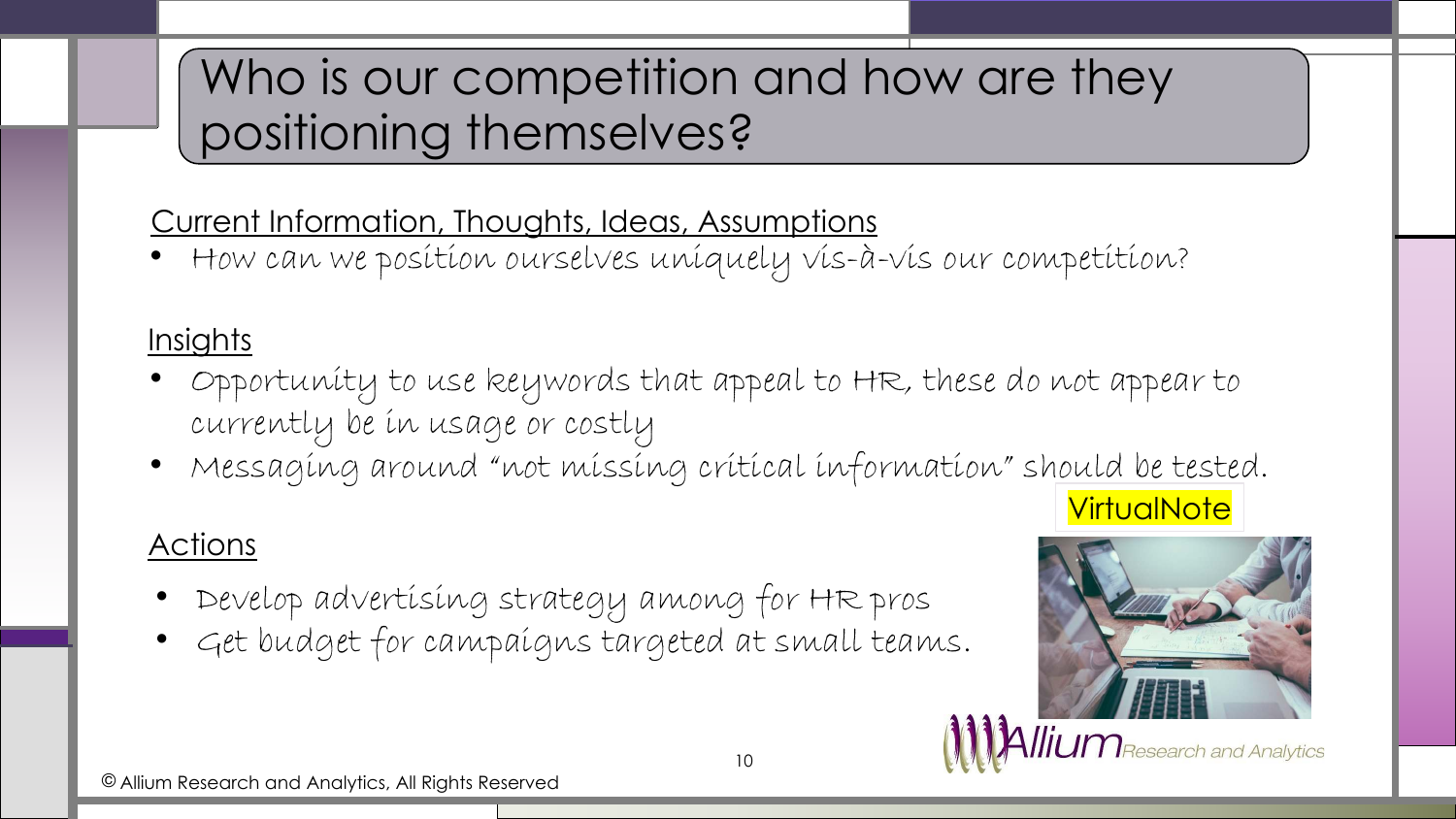# Who is our competition and how are they positioning themselves?

Current Information, Thoughts, Ideas, Assumptions

### **Insights**

#### **Actions**

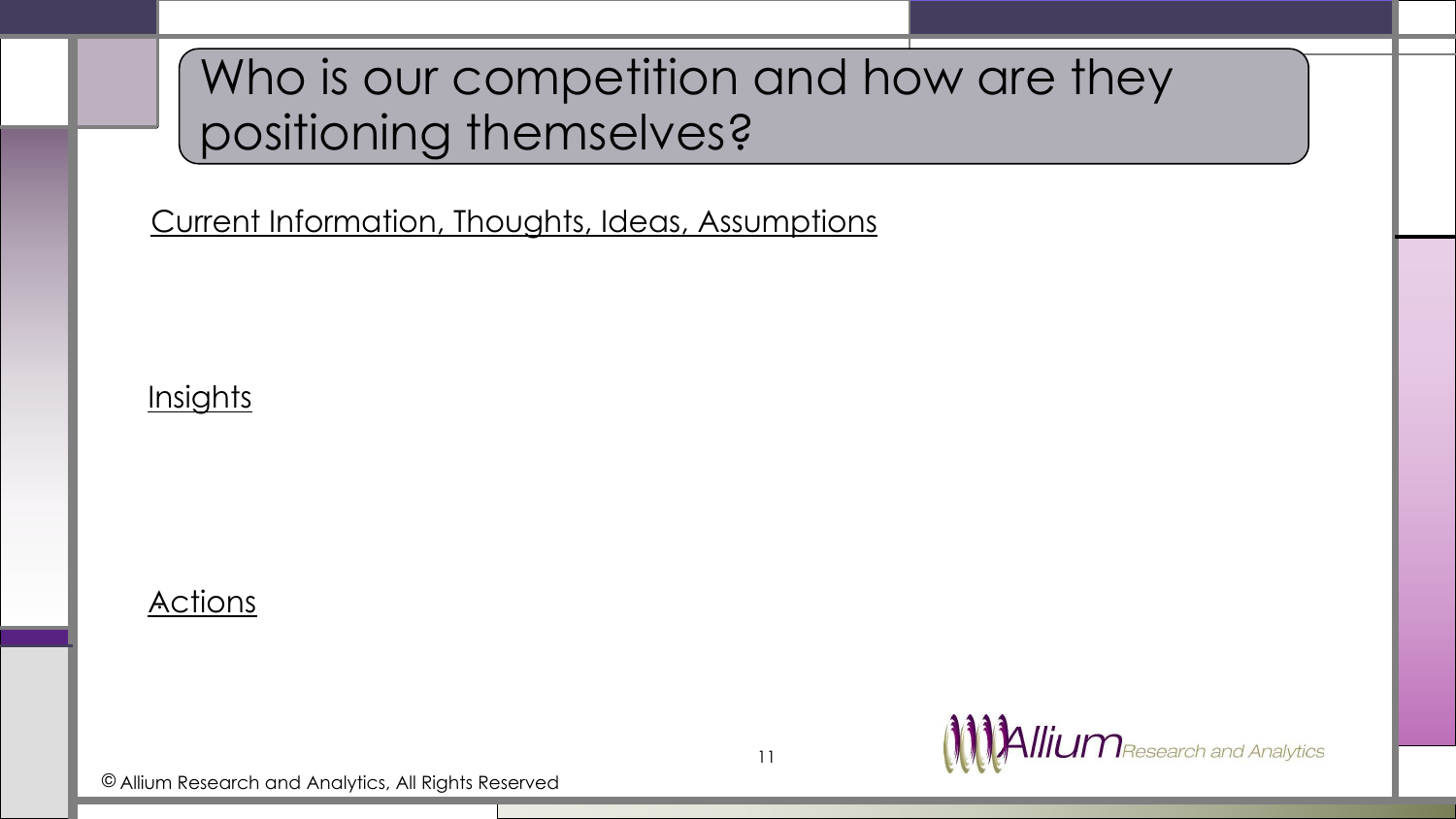# Key Takeaways and Action Steps

• Follow the HEFT framework

**Have A Question -> Existing Knowledge -> Find Insight-> Take Action**

- Consider the five High Impact Questions
	- Universal
	- Leads to actionable data

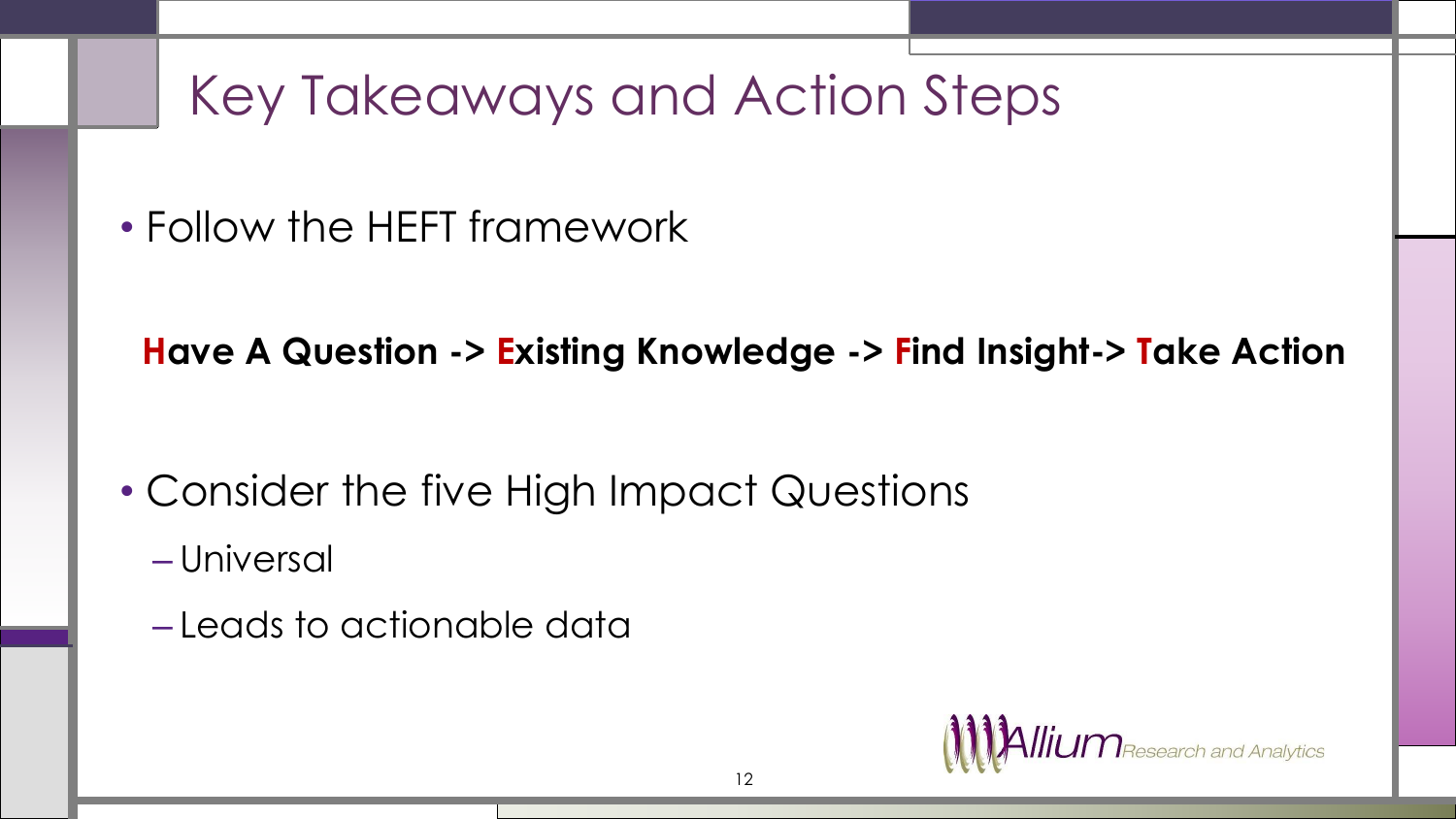# Key Takeaways and Action Steps

- Know your ideal customer
	- Consider demographics; segments, lifestyles, behaviors
- Important to know industry trends, statistics, and forecasts
	- Blogs industry, customer, competitors
	- Evaluate claims
	- Look for primary sources
- Understand the competitive landscape and where you fit it in
	- Leverage websites
	- Use tools to understand SEO/PPC and develop your strategy

Research and Analytics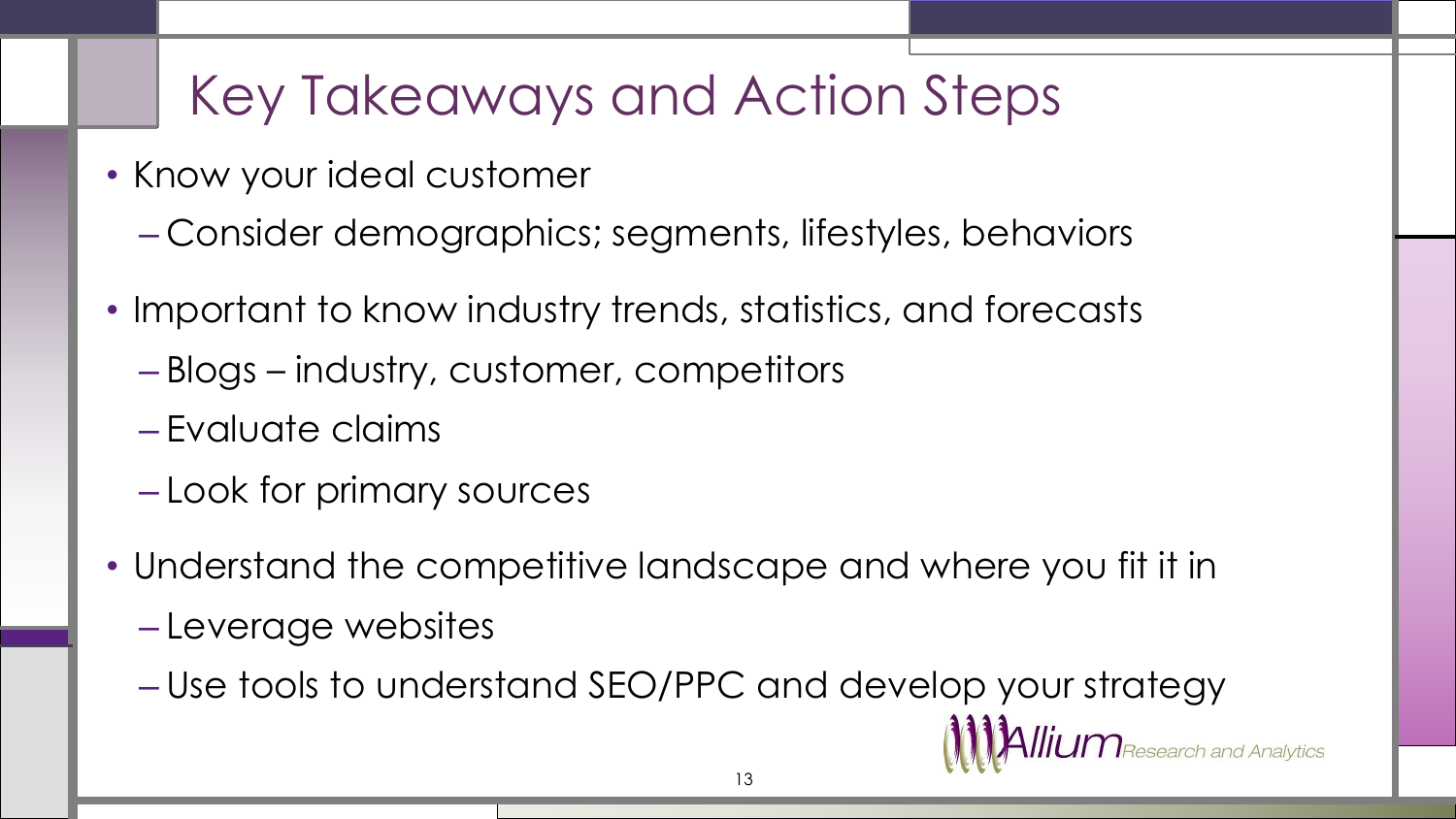# How to find tools that are available (that don't demand a lot of resources!)?



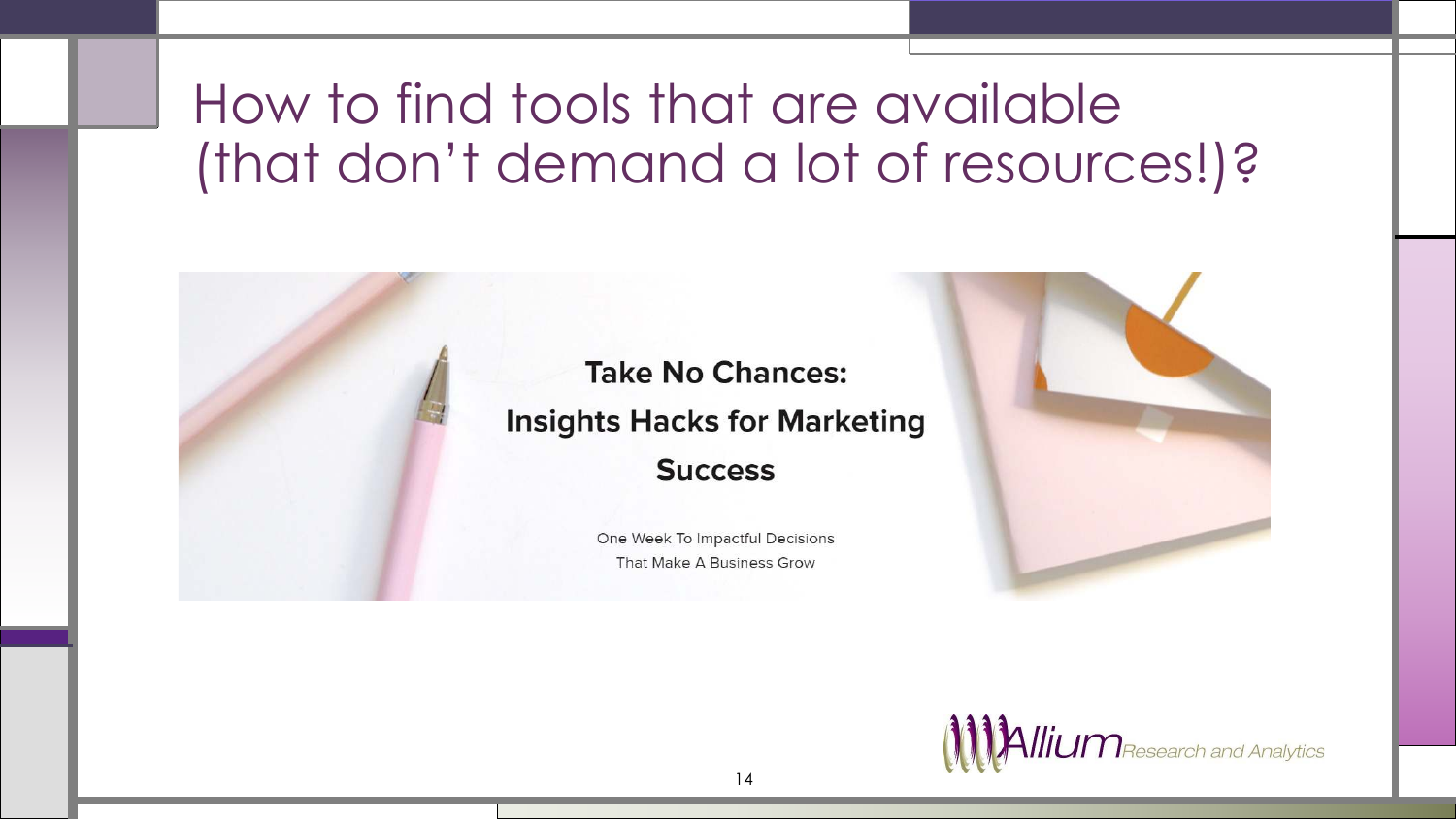# What this course will cover:

- Tricks of the trade
- Low-cost/free resources
- Action-oriented exercises
- Tips to maximize insights and avoid mistakes
- Live, one-hour bootcamp

**30-day money back guarantee 10% discount: PAC2021 (through Sunday midnight)**

Go [here](https://alliumresearch.teachable.com/p/take-no-chances-hacks-for-marketing-success) to learn more: